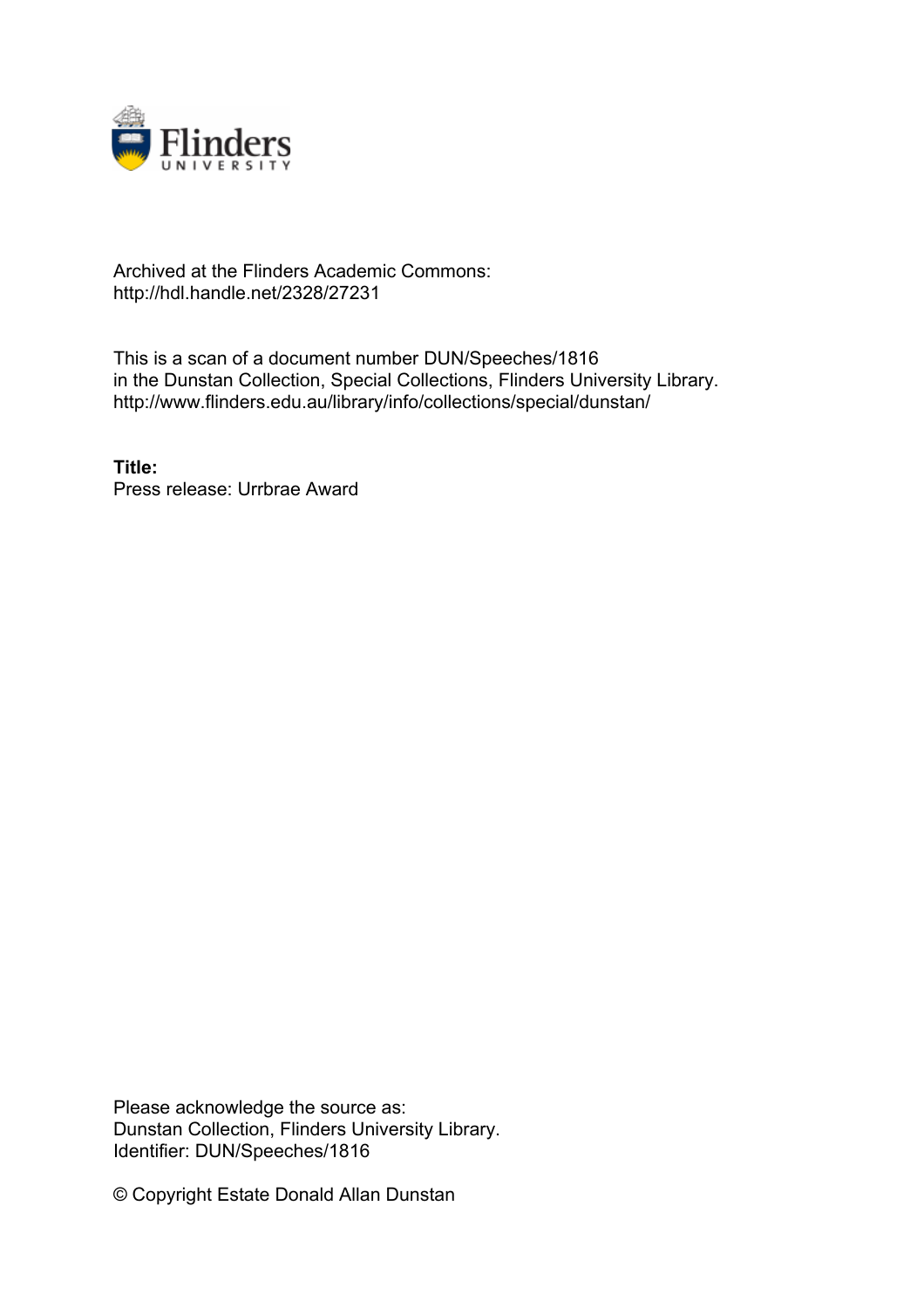# 1846

 $133$ 

### PRESS RELEASE FROM THE PREMIER, MR. DUNSTAN.

Embargoed until<br>
<u>G p.m. 2.9.72</u><br>
C under G under G under G under G under G under G under G under G under G under G under G under G under G under G under G under G under G under G under G under G under G under G under G un

Creation of a new agricultural award was announced today by the Premier, Mr. Dunstan.

The "Urrbrae Award" will be available to honors level students attending an approved University faculty or other recognised institution in Australia.

The award for 1973, which may be held concurrently with other awards or grants, will be \$1,000 and is being offered for research and investigation into the effect of Socio-Economic conditions on South Australian Agriculture, Mr. Dunstan explained.

Mr. Dunstan said the established of the award was a great credit to the Urrbrae School Council who had conceived the idea and brought it to fruition.

"I believe it is the first time in South Australia, and probably ever in Australia, that a State High School has been in the position to give such an award.

"The late Peter Waite, who gave the land upon which Urrbrae Agricultural High School and the Waite Institute now stand would, I feel sure, approve of the award and its aim of encouraging relevant research and investigation into South Australian Agriculture."

The Premier said special credit should go to Mr. E.S.G. Bowes, the Chairman of the Urrbrae School Council.

"I believe it was Mr. Bowes who some fourteen years ago set himself the task of raising sufficient finance from private individuals and organisations to enable the granting of an annual award.

"He has, to the present time, raised over \$12,000 for the fund and I'm sure that many more people and organisations will contribute to the fund now that it is a reality", added the Premier.